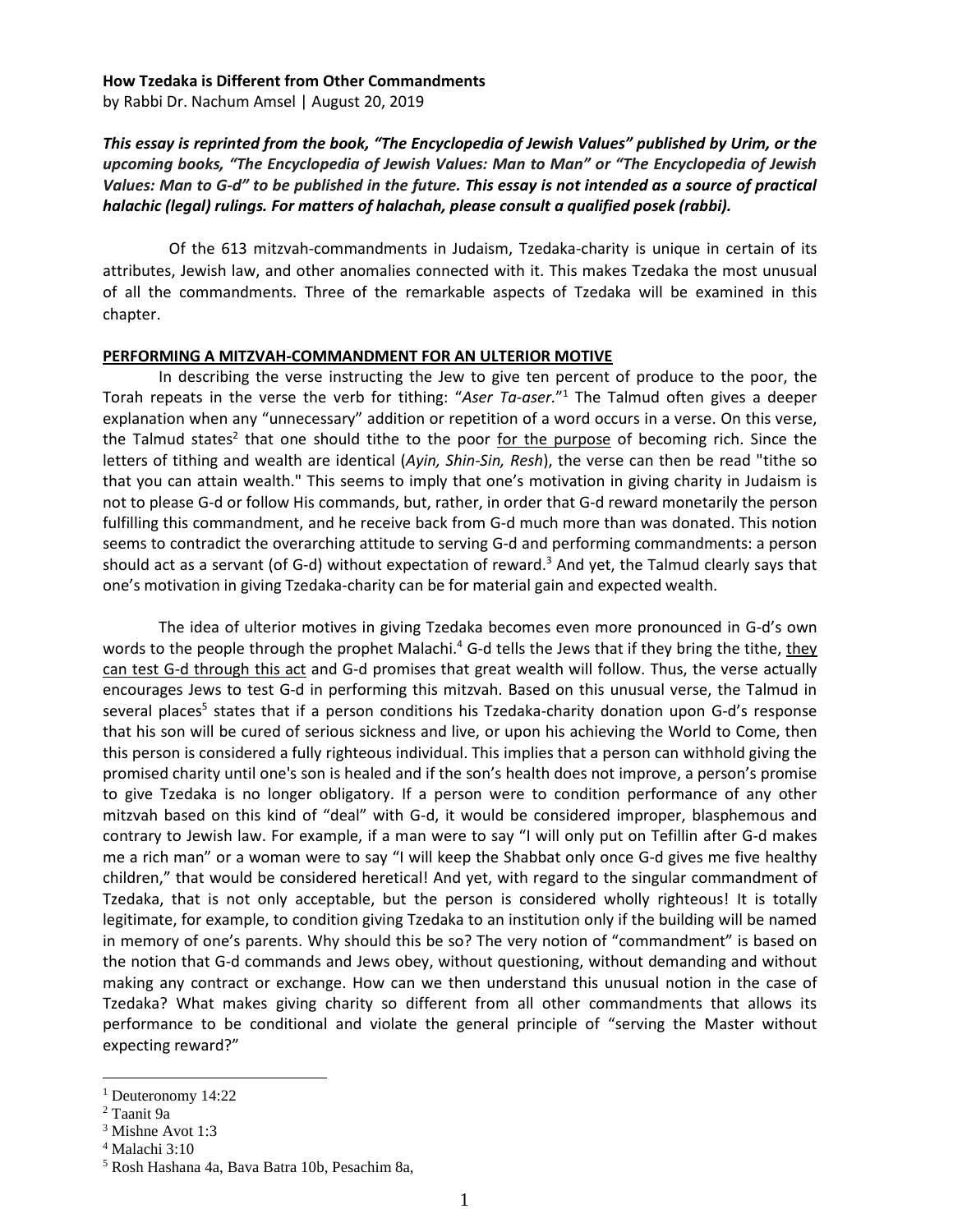The rabbis and commentaries have struggled to try to explain why conditional charity in Judaism is permitted and even welcomed, but conditional performance of any other mitzvah is forbidden. But before any explanations are attempted, it is important to point out that the power of Tzedaka is a stronger cosmic and spiritual force than any other mitzvah.

## **THE POWER OF TZEDAKA-CHARITY AS A COSMIC FORCE**

In describing the ten strongest "forces" in the world<sup>6</sup>, Rabbi Judah goes through each one, such as the hardness of a rock, but also then describes another force that is stronger and overcomes the first force. Thus, iron can cut the rock, fire can melt iron, water quenches the fire, etc. Near the end of the list, he mentions the force of death, which overcomes everything that is living. But the most powerful force in the world, says Rabbi Judah, is Tzedaka-charity. Only Tzedaka can overcome that most powerful force of death, as it says two separate times in Proverbs<sup>7</sup> that Tzedaka can save a person from death. Concerning no other commandment does it say in Scripture that its performance will protect a person from the decree of death. Thus, the verses and Talmud already hint that the act of Tzedaka is quite extraordinary, and inherently different from all other commandments and actions in the world.

# **SEVERAL REASONS WHY AND HOW TZEDAKA-CHARITY IS DIFFERENT FROM ALL OTHER COMMANDMENTS**

Various explanations have tried to elucidate a rationale for why conditional Tzedaka is acceptable, permitted and even encouraged in Judaism:

- 1) The Satmar Rebbe<sup>8</sup> compares the Jew accumulating wealth in this world to the worker in the field who grows fruits. The Torah $9$  permits the worker to eat from those fruits that he is picking, as long as the worker is working and remains in the field. Maimonides<sup>10</sup> requires as part of Jewish law that the owner give food to a worker while performing this task. But this Jewish law does not apply to a worker performing any other task in the field (such as fence building) or after a particular task is complete. The Jew in the physical world, says the Satmar Rebbe is, similarly, working for G-d in His "field" (the world) to accumulate funds in order to give some of them to Tzedaka. As long as the Jew is engaged in this work, he, too, is permitted to use these Tzedaka funds for his own benefit -- i.e. he can receive something for giving them away, just as the worker can use what he is picking for his benefit. Thus, a Jew can "control" these earned charity funds by making conditions for how they are spent.
- 2) G-d promises to always take care of the downtrodden in society, and, at the same time, commands Jews to help the downtrodden and give to them.<sup>11</sup> Therefore, the act of giving Tzedaka fulfills both obligations at the same time – G-d's and each Jew's. Since this is the only mitzvah which accomplishes both goals in the same act, Tzedaka is unique, and G-d allows Jews to make giving conditional.
- 3) Judaism is a lifestyle that is supposed to be pleasant and not painful.<sup>12</sup> G-d understands how difficult it is to work in this world to acquire funds and provide for one's family's needs,<sup>13</sup> saying that this task is more difficult than childbirth, more difficult than bringing the ultimate salvation and just as difficult as G-d splitting the Sea of Reeds. To ask someone to then part with some of this money (even though everything belongs to G-d

<sup>6</sup> Bava Batra 10b

<sup>7</sup> Proverbs 10:2, 11:4

<sup>8</sup> Quoted in "Priorities in Tzedaka" Rabbi Moshe Goldberger, 2007, pages 41-42

<sup>9</sup> Deuteronomy 23:25

<sup>10</sup> Maimonides, Hilchot Sechirut 12:1

 $11$  Exodus 22:21-22, Deuteronomy 24;19, Deuteronomy 15;11

<sup>12</sup> Proverbs 3;17

<sup>13</sup> Pesachim 118a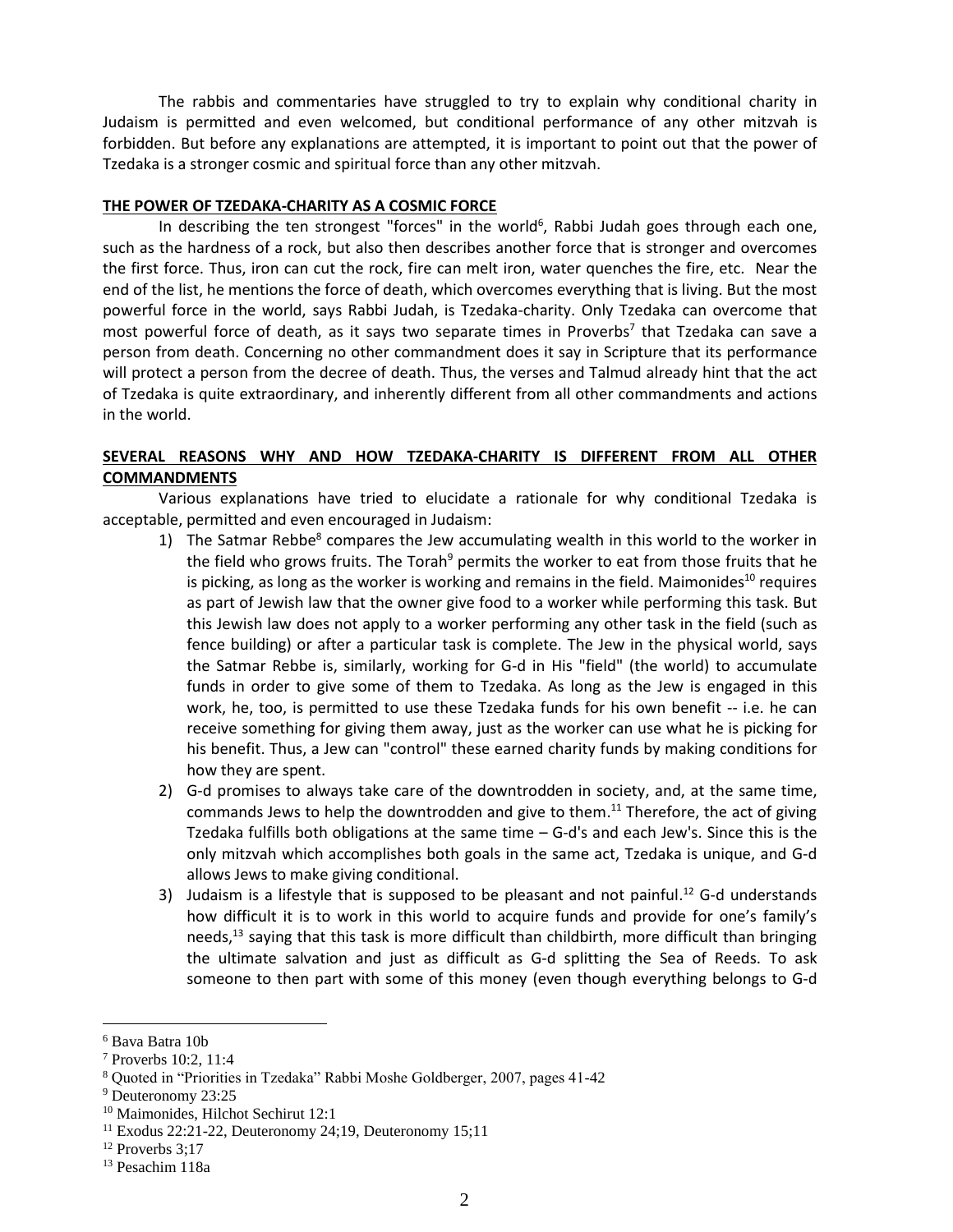ultimately anyway) can be a very painful commandment. Thus, to ease the pain, G-d allows a person to make the giving of these accumulated funds to others conditional.

- 4) It is true that the Talmud cites the person who gives Tzedaka conditionally as being righteous, and the verse in Malachi seems to approve of testing G-d in this area. However, this concept is brought down in Jewish law in the classic books of Halacha. Perhaps, then, this act is not encouraged in practice. If we look at the two specific phrases that are approved in the Talmud for giving Tzedaka conditionally – "my son will live" and "I will attain the World to Come" – these both involve life and death situations. Perhaps conditional Tzedaka is permitted only when life itself is at stake, in the same manner that all (except three) commandments may be violated in order to save a life.<sup>14</sup>
- 5) The Talmud tells us<sup>15</sup> that helping the poor and downtrodden is in the spiritual DNA of each Jew (which is evidenced by the high percentage Jews giving charity today, even those who are not necessarily Observant, and also by Jewish involvement in many organizations helping the downtrodden). Rashi<sup>16</sup> states that because of this predisposition of Jews, even when the stated condition by the potential giver is not fulfilled, the Jew still wishes to give that Tzedaka anyway and will donate the funds. The Talmud $17$  also seems to make this distinction between Jews who would ultimately give the Tzedaka anyway, and some non-Jews who would use permitted conditional charity giving merely to obtain riches.
- 6) In a similar vein, Meiri<sup>18</sup> says in a situation where the stated provision for giving is not fulfilled, many Jews view this situation and non-fulfillment because they are not worthy, and would then give the Tzedaka anyway.
- 7) Pnai Yehoshua<sup>19</sup> explains that the specific language in the Talmud describes the person who gives conditionally as "righteous," but does not use the word "pious" (*chasid*) to describe this person. That is because although it might be within a person's right to give conditionally, it is not the proper Jewish way of giving Tzedaka-charity.
- 8) Rabbi Yechezkel Landau<sup>20</sup> distinguishes between the mitzvah of Tzedaka-charity and every other mitzvah in the Torah. Concerning all other actions, the intent (to perform that deed for G-d) is crucial and an important part of the commandment. But with charity, the intention is not truly important. The only thing that really counts is that the poor person is helped. Thus, intention, while it is an extra benefit, is not necessary in the case of Tzedaka, as long as the money gets to the needy individual. Therefore, even if given on condition, the mitzvah is fulfilled, as long as the act is completed.

With all the above explanations trying to rationalize how and why Tzedaka is different in regard to testing the Almighty, Chinuch,<sup>21</sup> a post-Talmudic commentary, reiterates that it is forbidden to test G-d in one's actions in this world. He then continues to state categorically that the one exception to this rule is Tzedaka-charity, where one's giving can indeed be provisional upon G-d's compliance with a certain condition the giver specifies. While Chinuch gives several reasons for this exception (many of them cited above), he clearly permits this behavior for this mitzvahcommandment.

Given all the above arguments, sources and statements, Jewish law follows Chinuch, even though this idea remains counter-intuitive to the system of commandments. Tzedaka is an extremely

<sup>&</sup>lt;sup>14</sup> Kesef Mishne on Maimonides, Hilchot Tefillin, chapter 10

<sup>15</sup> Yevamot 79a

<sup>16</sup> Rashi commentary on Rosh Hashana 4a "*Kahn BeYisrael*"

<sup>17</sup> Bava Batra 10b

<sup>18</sup> Meiri commentary on Rosh Hashana 4a

<sup>19</sup> Pnai Yehoshua commentary on Rosh Hashana 4a

 $20$  Derushai Tzelach, Ahavat Tziyon,  $10<sup>th</sup>$  address

<sup>21</sup> Seer Hachinuch, Mitzvah 424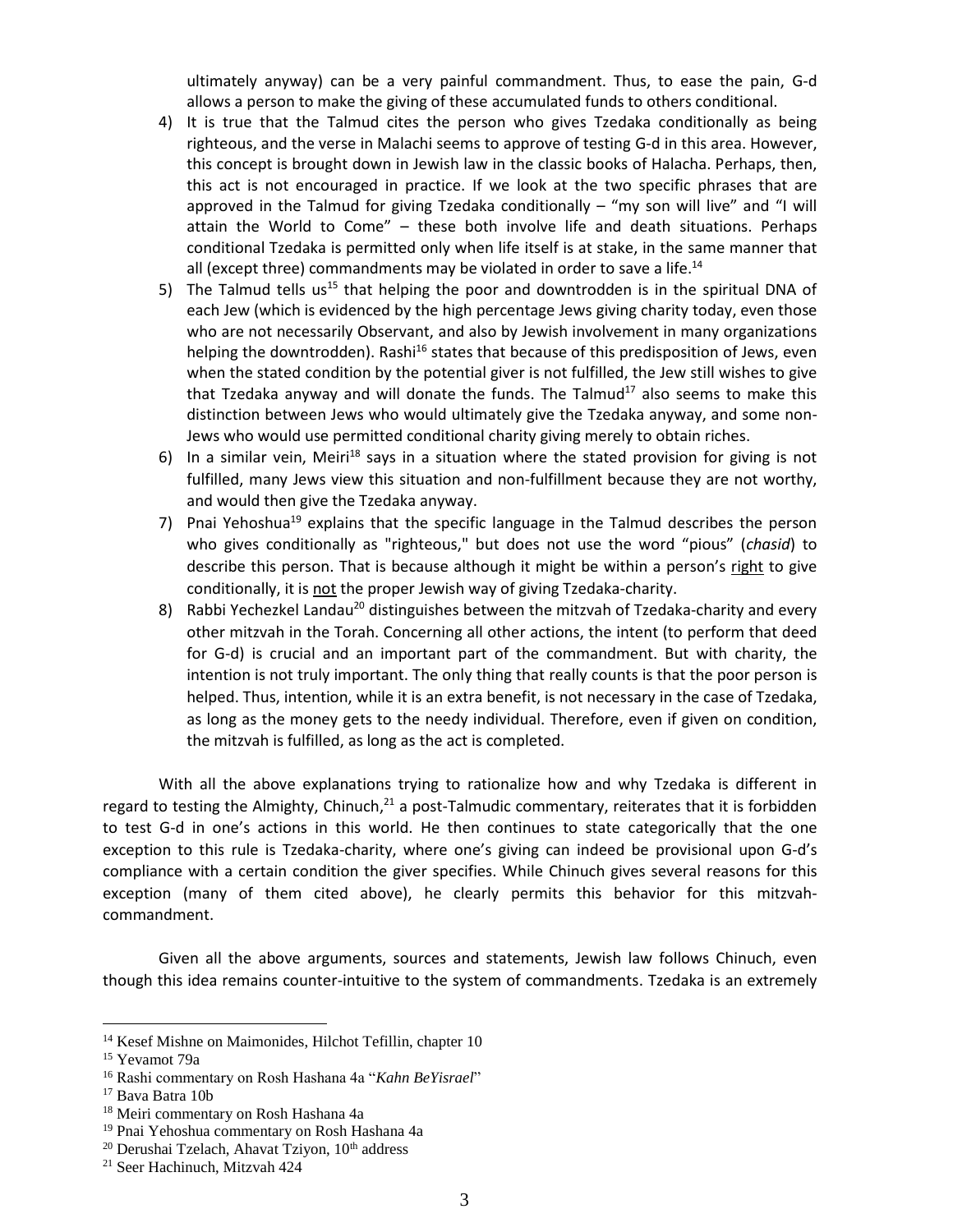powerful force in the world, writes the Shulchan Aruch. And while it is generally forbidden to test G-d and do a mitzvah-commandment conditionally, Remah<sup>22</sup> states that the tithing for Tzedaka is the one area where a Jew can test G-d and give conditionally.

## **PRIORITIES IN TZEDAKA-CHARITY**

In virtually every other area where the Jew is mandated to give something from his or her possessions, each Jew has the flexibility in choosing which individual to give to. For example, regarding the gifts of produce that went to the Kohen-Priest or Levite, each Jew could decide which Kohen or Levite to give it to.<sup>23</sup> Similarly, concerning fines that went to the Kohen-priest in the Temple, the offending Jew could decide which specific Kohen to give to.<sup>24</sup> When an Israelite brought a sacrifice to the Temple, and certain parts of the animal were forbidden to be eaten by the Israelite but permitted to the Kohen-priest, the person who brought the sacrifice decided which Kohen would receive those parts of the animal due him. 25

Even regarding the poor in ancient times, dispersement of what we today would call "Tzedaka-charity" was relatively straightforward. In an agrarian society, The Torah mandates that one corner of the field be set aside for the poor, and produce that was dropped or forgotten in the field had to be left for the poor people to collect on their own.<sup>26</sup> usually at night, in order not to publically embarrass them. Even when dispersal was done during the day, there were set times for the poor to come to each field, and all the poor gathered and collected the produce at one time, together.<sup>27</sup> In those years when there was an additional tithe given to the poor (years 1, 2, 4, 5 of the seven year cycle), the poor gathered and divided the produce among them (if received in the field). If given from the home, the owner could decide which poor person to give the produce to. $^{28}$  It was a simple and very orderly system of Tzedaka-charity.

Today, on the other hand, we no longer speak about distributing produce to the poor. Rather, we give money. Since we have much more disposable income, the system has changed radically, making the giving of Tzedaka one of the most difficult commandments to fulfill properly. The laws about whom to give, which institution gets Jewish Tzedaka-charity first, or which group of poor people has precedence, are greatly detailed.

The amount that should be given seems straightforward. The Code of Jewish Law rules<sup>29</sup> that a certain small amount once a year fulfills the bare minimum, but it is considered miserly. An average Jew gives ten percent of his/her income after basic living expenses. In general, the maximum one may give is twenty percent. However, knowing exactly how to disperse the funds and to whom, make it a very unique commandment to fulfill.

## **NUMEROUS STATEMENTS IN JEWISH LAW ABOUT THE "MOST IMPORTANT" TZEDAKA**

Part of the confusion about how to properly satisfy the obligation to donate funds in the Jewish community is that there are numerous statements in Jewish law, each stating that "this" cause or institution is the most important and takes priority over everything else in the distribution of Tzedaka. They are:

<sup>22</sup> Shulchan Aruch, Yoreh Deah 247:4

<sup>23</sup> Bartenura commentary on Mishna Demai 6:3

<sup>24</sup> Bartenura commentary on Mishna Challah 1:9

<sup>25</sup> Tosefta, Peach 2:13, Shulchan Aruch, Yoreh Deah 61:28

<sup>26</sup> Leviticus 23:22, Deuteronomy 24:19

<sup>27</sup> Maimonides, Hilchot Matnot Aniyim 2:17

<sup>28</sup> Maimonides, Hilchot Matnot Aniyim 6:7, 9, 10, 12

<sup>29</sup> Shulchan Aruch, Yoreh Deah 249:1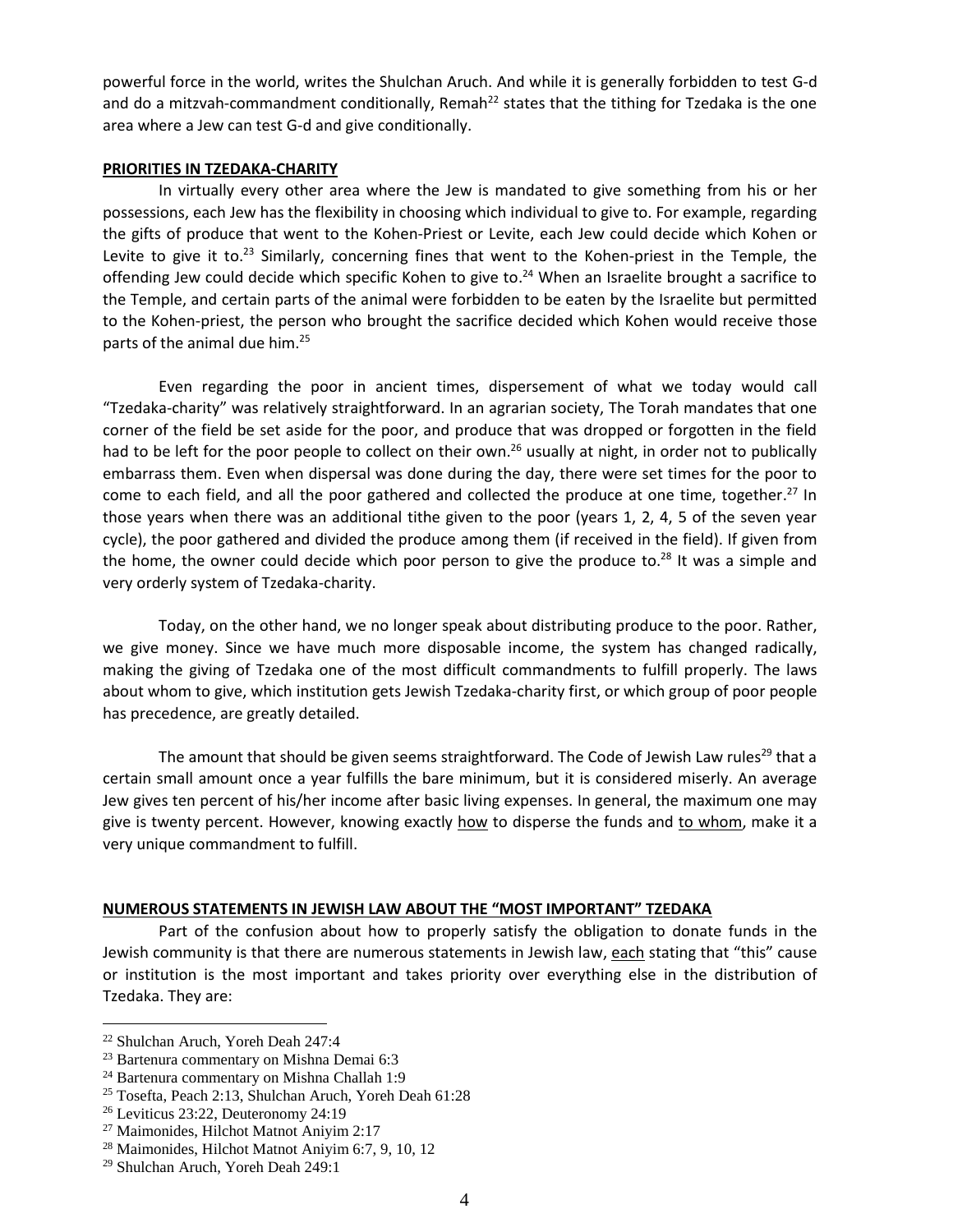- A) Both Maimonides and Shulchan Aruch state that the most important mitzvah in apportioning charity funds is to redeem those who were kidnapped.<sup>30</sup> This takes precedence over the hungry poor. Moreover, even if money was collected for a specific holy purpose -- while normally it is not permitted to use this money for other purposes -- one can DIVERT these funds to redeem captives without first asking the donors.
- B) The most important Tzedaka, states the Shulchan Aruch in a different place,<sup>31</sup> is to donate funds to poor single girls so that they can have enough money to get married.
- C) In the next paragraph, the same Shulchan Aruch states<sup>32</sup> that some believe that donating to the community synagogue is more important than poor girls and is the greatest reason for giving charity in the Jewish community.
- D) Then the Shulchan Aruch quotes another opinion<sup>33</sup> that says that donating money to enable poor boys to learn Torah is the highest form of Tzedaka-charity,
- E) OR, continues Shulchan Aruch, donating to the poor who are sick is the highest Tzedaka.<sup>34</sup>

So we are left wondering which cause is indeed the most pressing. If a person has limited funds for Tzedaka donations, which cause takes precedence above all others -- redeeming captives or supporting the synagogue, poor girls needing to get married or poor boys needing to learn Torah? Or is the most essential need to donate to sick poor people so that they can regain their health (since there were no hospitals or medical insurance in Talmudic times or when the Shulchan Aruch was written)?

In order to answer these questions, we have to introduce additional factors that are also "important" and take precedence in giving Tzedaka, which may at first confuse the reader even more; however, only then will we be able to resolve the conflicting needs and determine a hierarchy of giving Tzedaka monies in Jewish law.

## **YOU AND YOUR FAMILY COME FIRST**

The verse<sup>35</sup> speaks about when poverty exists "within you" or "within your community." Based on this verse and the Talmudic discussion, Rema<sup>36</sup> in the Code of Jewish law rules that you come first. If you are poor, then you come before anyone else and you give to yourself first, in order to get out of poverty. Mishne Berurah<sup>37</sup> commentary, however, is quick to add that it is forbidden to rationalize in this area, and be lenient with your own needs in order to give yourself more funds than you are actually entitled to. You are only permitted to give yourself enough funds for subsistence and to remove yourself from abject poverty before you are obligated to begin giving to others.

If any person extends his or her hand to receive charity, even a non-Jew, unless a Jew is certain that this person is a fake and not poor, he or she must give this person some small amount at the minimum.<sup>38</sup> Even if a Jew possess relatively little for himself or herself, he or she must never turn away a person putting out his or her hand for charity.<sup>39</sup> Since according to strict Jewish law, a parent's obligation to feed one's children ends at the age of six (at that time most young children worked and

<sup>30</sup> Maimonides, Hilchot Matnot Aniyim 8:10, Shulchan Aruch, Yoreh Deah, 252:1

<sup>31</sup> Shulchan Aruch, Yoreh Deah 249:15

<sup>32</sup> Shulchan Aruch, Yoreh Deah 249:16

<sup>33</sup> Shulchan Aruch, Yoreh Deah 249:16

<sup>34</sup> Shulchan Aruch, Yoreh Deah 249:16

<sup>&</sup>lt;sup>35</sup> Deuteronomy 15:7

<sup>36</sup> Rema on Shulchan Aruch, Yoreh Deah 61:28

<sup>&</sup>lt;sup>37</sup> Mishne Berurah commentary to Shulchan Aruch Orach Chaim 156:2

<sup>38</sup> Tur, Yoreh Deah 251.

<sup>39</sup> Rema on Shulchan Aruch, Yoreh Deah 249:4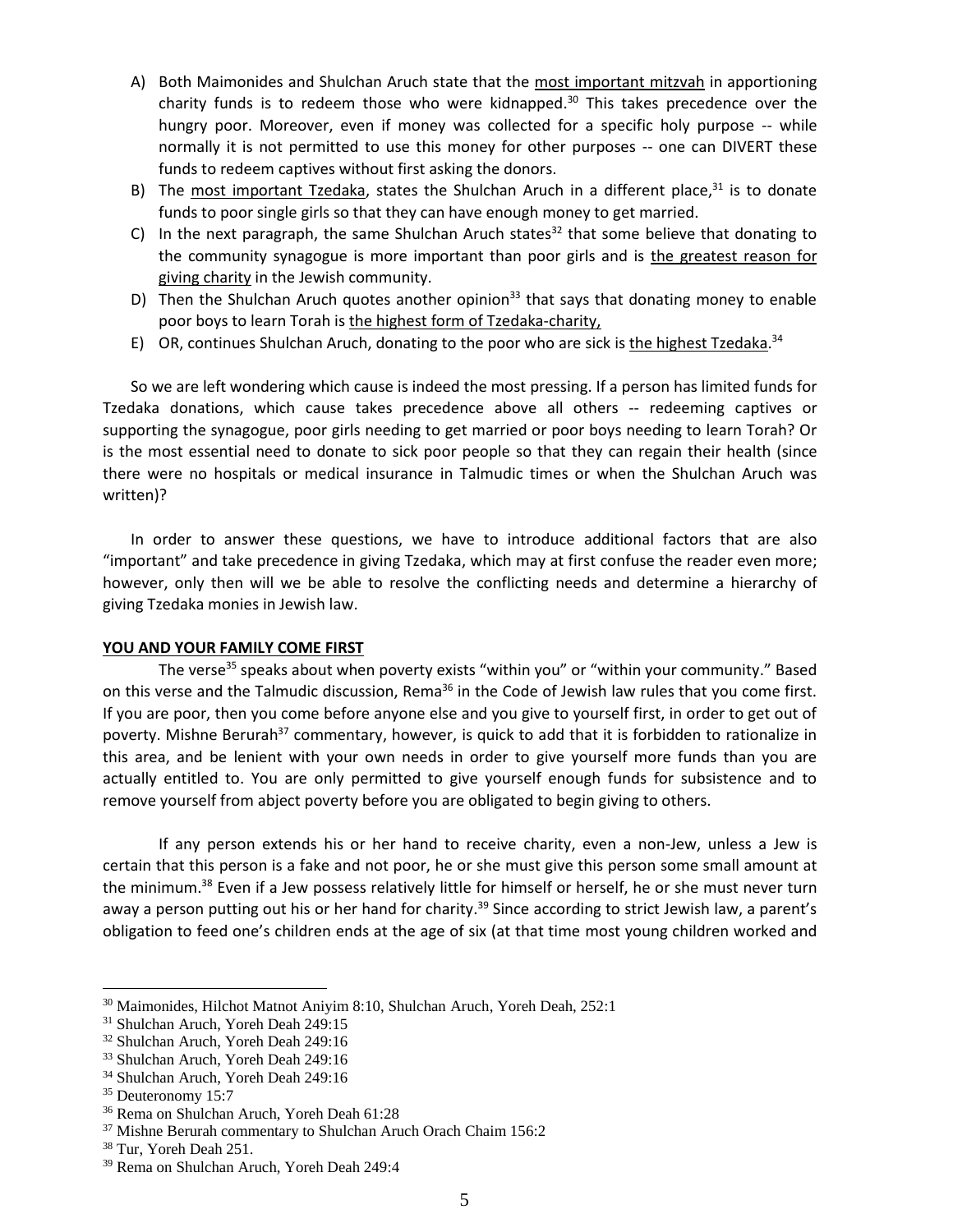earned income), paying for one's children's food and Torah learning fulfills the Tzedaka obligation.<sup>40</sup> This is based on the Talmudic passage that speaks about some Tzedaka that is fulfilled day and night,<sup>41</sup> which Rashi<sup>42</sup> explains refers to children that need to be taken care of and have their needs paid for at every moment. Then the Shulchan Aruch continues<sup>43</sup> with a list of priorities in giving Tzedaka: one's relatives come before other people in need. This is followed by the poor of one's community, who take precedence over the poor of other communities. However, the poor of the Land of Israel are of equal status with the poor of your community.

# **MAN VS. WOMAN**

The Mishna<sup>44</sup> states that, if everything else is equal, a man takes precedence over a woman when it comes to life and returning lost objects, while a woman takes precedence over a man when it comes to clothing needs and the redeeming of a captive. And yet, elsewhere<sup>45</sup> the Talmud states that when it comes to needy orphans, the woman always takes precedence over a man because a man can more easily obtain employment and secure funds. The Sefer Beer Sheva<sup>46</sup> resolves the apparent contradiction and says that in both areas of food and clothing, a woman always takes precedence over a man if their situation is equal.

#### **DIFFERENT TYPES OF TZEDAKA AND DISTINCTIONS WITHIN THE DIFFERENT TYPES**

Until now, we have been comparing "apples" and "oranges". While it is true that all the cases above are situations in the Jewish community that require monetary donations to resolve them, there is little similarity between a captive whose life is in danger and the needs of a synagogue, which are both different from a poor person needing funds in order to live. Thus, say the Rabbis, we must first separate between categories that require community or personal funds, but may not even be considered Tzedaka-charity in the technical sense, and then define which need indeed takes precedence. Then we must analyze, differentiate and determine who takes precedence within each category (such as poverty) and determine precedence (relatives, men and women, etc.).

First and foremost, says Chochmat Adam, $47$  we must differentiate between situations where life is in danger or potential danger. This need always comes before anything else. This may include the need to pay a tax to the ruthless king (in a society where failure to pay taxes would result in death), taking care of a sick poor person who may die, and certainly redeeming a captive, whose life is always considered in danger (see chapter about *Redeeming Captives*). Beit Yosef (author of the Shulchan Aruch) states<sup>48</sup> that taking care of the synagogue (which was and often still is the main center of Jewish life in the community) takes precedence over all Tzedaka needs for the poor, but may be referring to life and death situations there as well.

### **WHAT TO DO WITH CONFLICTS IN PRIORITIES**

Rav Moshe Shternbuch was asked<sup>49</sup> about a particular case involving legitimate contributions: giving money for a couple to get married or giving funds to a Yeshiva so that it can teach Torah. He then says that it is important to examine the details of each case individually, as there can be vast differences within each category, and even within the obligation to help a bride and groom. There is a

<sup>40</sup> Shulchan Aruch, Yoreh Deah 251:3

<sup>41</sup> Ketuvot 50a

<sup>42</sup> Rashi commentary on Ketuvot 50a

<sup>43</sup> Shulchan Aruch, Yoreh Deah 251:3

<sup>44</sup> Horayot 3:7

<sup>45</sup> Ketuvot 67a

<sup>46</sup> Sefer Beer Sheva commentary to Horayot 13a

<sup>47</sup> Chochmat Adam 145:8

<sup>48</sup> Beit Yosef on Tur Yoreh Deah 149

<sup>49</sup> Responsa Teshuvot Vehanhagot I:567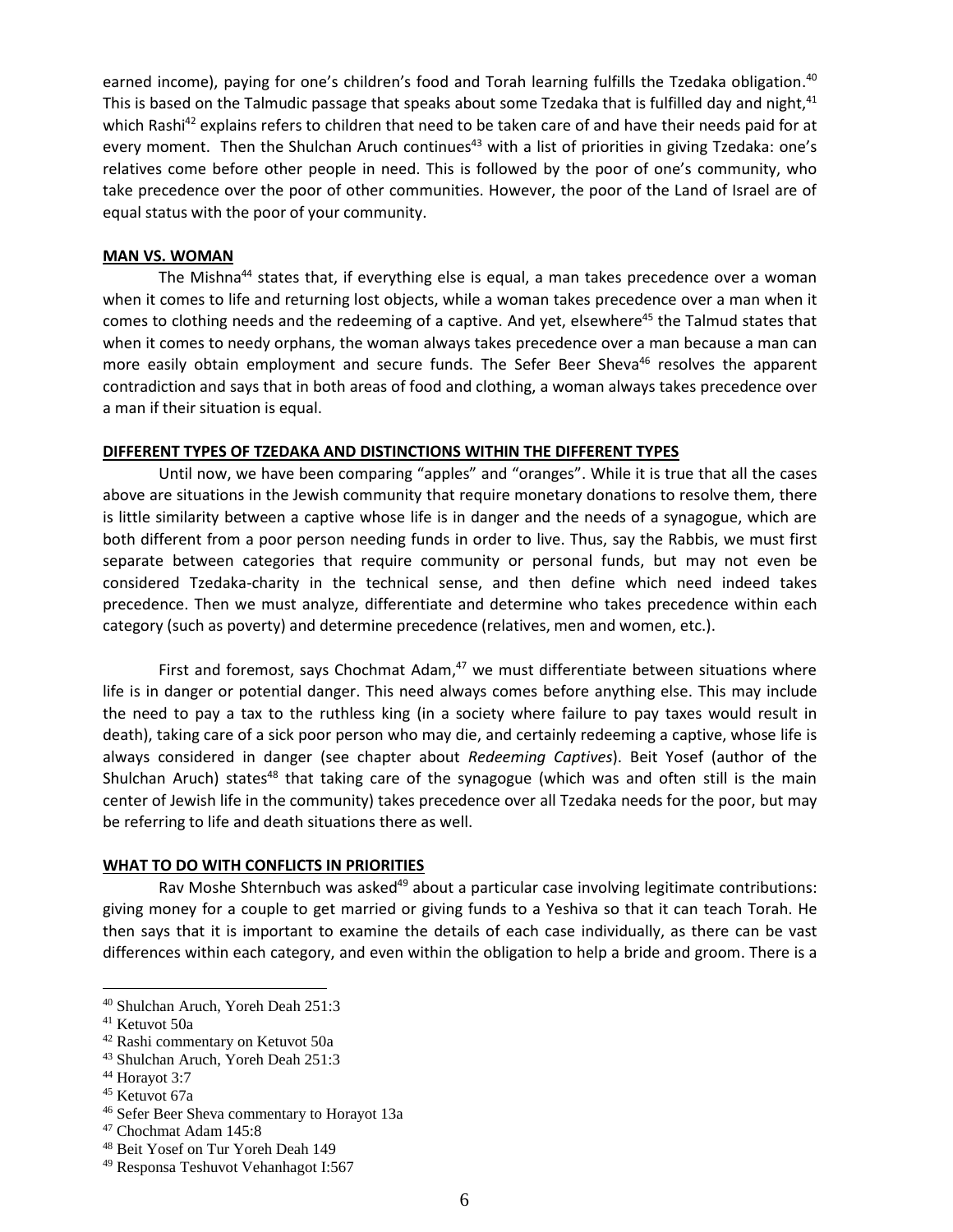big difference, for example, between a bride who does not even have any money to pay for the simplest wedding dress and food for guests at the wedding, and a couple who needs money to purchase a three-room apartment, rather than a two or one-room apartment. Similarly, there is a vast difference between the needs of a Yeshiva that is trying to build a new wing and another Yeshiva that cannot pay teachers' salaries and may have to close. Thus, determining precedence, even within categories, depends on how dire the situation is in each case. He then quotes the Vilna Gaon on the verse "You shall not close your hand to the poor."<sup>50</sup> When a person closes his or her hand, and looks at one's fingers, they all appear to be the same length. It is only when the hand is opened that a person realizes that each finger is of a different length. Thus, the Torah is telling us not to close our hands to the poor, and see each situation as equal. Rather, we are obligated to open our hands and see that each finger/situation is of different length/need, and then we will be able to determine if the situation where the couple who want to get married is more dire than the situation about the Yeshiva or vice versa. If, after careful examination, the two situations seem identical in need, says Rav Shternbuch, then the Torah needs of the many come before the needs of the individual couple.

Rav Moshe Feinstein was asked a similar question.<sup>51</sup> A person's relative can afford to get married but needs money to then sit and learn Torah for a year or two after marriage. At the same time, a poor person needs money for food and sustenance now, but it is not a matter of life and death. Does the small financial need of the relative take precedence over the more immediate need of the poor person who is a stranger? Rabbi Feinstein determines that the financial hardships do not have to be identical in order to favor the relative. Since the financial needs of a relative come before the needs of a poor stranger, even if the needs of the stranger are more dire (but not life-threatening), the general rule that a relative takes precedence stands.

It is clear that even when the general rules of precedence of Tzedaka are laid out, when there arises a specific case, doubt or conflict, a rabbi should be consulted to determine the correct thing to do according to Judaism.

## **FINAL PRIORITIES ACCORDING TO ONE MODERN DECISOR**

Rabbi Asher Weiss discusses each category outlined above and each priority at length,<sup>52</sup> and then tries to simplify the process by outlining a clear list of rules regarding priorities in giving. He first analyzes all the statements and categories quoted above as "the most important Tzedaka." He concludes that supporting Torah learning takes precedence over supporting poor who are sick. But supporting the poor person who is sick takes precedence over supporting the synagogue, which takes precedence over supporting the poor in general.

Rabbi Weiss then lists the six categories of Tzedaka support in order of importance:

- 1) **Anything that involves possible loss of life is the first priority**. This includes sick poor people who may die, and redeeming captives.
- 2) **Supporting the learning of Torah is the next priority**. This includes supporting a Beit Midrash-House of Learning and buying any needed Torah books. (Undoubtedly, he would include in this category the recent phenomenon of tuition crisis whereby many Observant parents today cannot afford to send their children to Yeshivot. Donations to enable these students to be enrolled in Day Schools would be included in this priority.)
- 3) **Poor who are ill are the next priority**. This includes not only medical expenses but also all other expenses necessary to get them back to health.

<sup>50</sup> Deuteronomy 15:7

<sup>51</sup> Responsa Igrot Moshe, Yoreh Deah I: 144

<sup>52</sup> Minchat Asher, Parshat Re-ah 21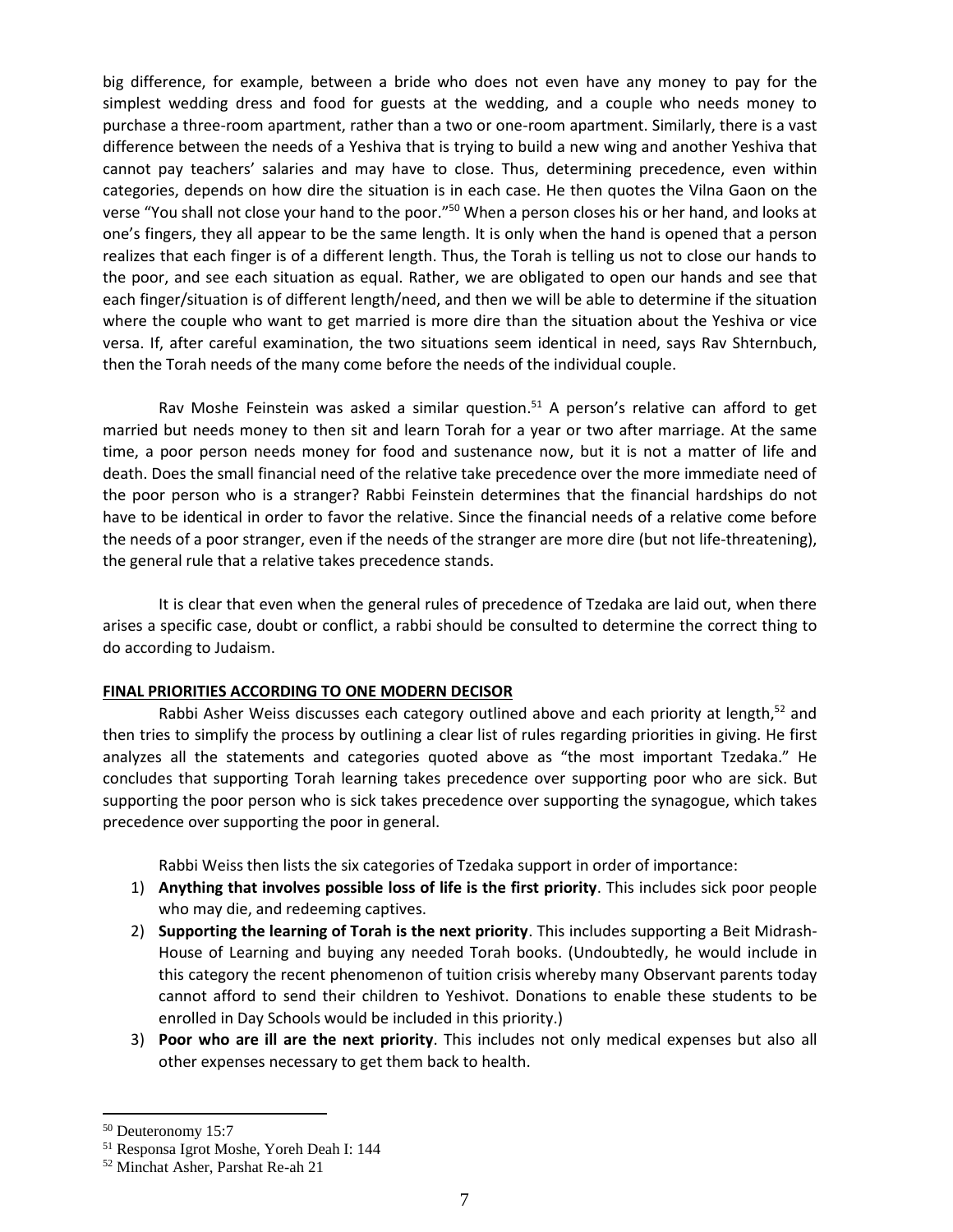- 4) **Building and maintaining a synagogue is the next priority**. However, Rabbi Weiss mentions that the Vilna Gaon and others disagreed with this priority.
- 5) **Marrying off orphans is next**. He says that with the enormous expenses today for a wedding and beginning a family, this priority may apply to any poor person who cannot afford to get married.
- 6) **Sustaining the poor of the Jewish people**. The priority and order of precedence within this category should be followed according the hierarchy outlined by the Shulchan Aruch as explained above.

### **GIVING TZEDAKA-CHARITY TO THE POOR ON PURIM**

There is indeed another very beautiful aspect of giving Tzedaka-charity. Even though there is a commandment to give to the poor the entire year, on Purim day (the 14<sup>th</sup> of Adar or the 15<sup>th</sup> of Adar in Jerusalem) there is a special commandment to give to the poor. This is indeed a very unique mitzvah. We find no other commandment where there is a general commandment to do something all year long, and then an identical, additional, commandment to perform it on one specific day of the year. While we know that matzah is specific to Pesach, and lulav is specific to Sukkot, honoring one's mother and father is a year-long, everyday commandment. Thus, in Judaism, there is no additional Mother's Day or Father's Day to honor one's parents on one specific day. Yet it seems that this is indeed the case with Tzedaka. In addition to the everyday mitzvah, there is a specific commandment to give to the poor on Purim! Why would the rabbis add an identical mitzvah, an identical action, again on Purim day? And then we must query: is the Mitzvah on Purim indeed identical in all its laws and Halachot to giving to the needy for the rest of the year? And if this a not a mitzvah of Tzedaka-charity on Purim, what else could it be?

The Megillah itself<sup>53</sup> describes the custom to give gifts to the poor on Purim. The Talmud<sup>54</sup> quantifies the obligation as two gifts to two poor people. This is codified in Jewish law – i.e., two gifts must be given to two poor people<sup>55</sup>. The question is if this Mitzvah is unique to Purim and is separate from the general commandment to give Tzedaka-charity, or is it an additional obligation of charity. What would be the difference?

There could be several important distinctions. If this Purim commandment is part of the general commandment to give Tzedaka, then while a poor person is also obligated to give Tzedaka from that which was given to him,<sup>56</sup> this poor person may do it but once a year, on any day of the year. He would not have to do this on Purim. However, if this is a commandment that is part of the Purim mitzvot and not related to Tzedaka per se, then the poor person would also have to give something to another poor person on this day. Similarly, if this Purim mitzvah is part of Tzedaka, then all the laws related to Tzedaka (the priorities regarding who receives it, for example, as cited above) would be in force. But if this is a unique Purim mitzvah, then the recipients and priorities may be different from "normal" Tzedaka. So which is it -- a commandment of Tzedaka-charity or a unique Purim commandment?

Maimonides seems to leave no doubt. He states<sup>57</sup> that the purpose of giving money to the poor on Purim is specifically to make joyous the heart of the poor, as well as orphans, widows and converts. Thus, the funds they receive will add to their Purim joy. This is clearly not related to the general commandments to give funds to the needy, but, rather, a unique Purim mitzvah.

<sup>53</sup> Esther 9:22

<sup>54</sup> Megillah 7a

<sup>55</sup> Shulchan Aruch, Orach Chaim 694:1

<sup>56</sup> Shulchan Aruch, Yoreh Deah 248:1

<sup>57</sup> Maimonides, Hilchot Megillah 2:16-17